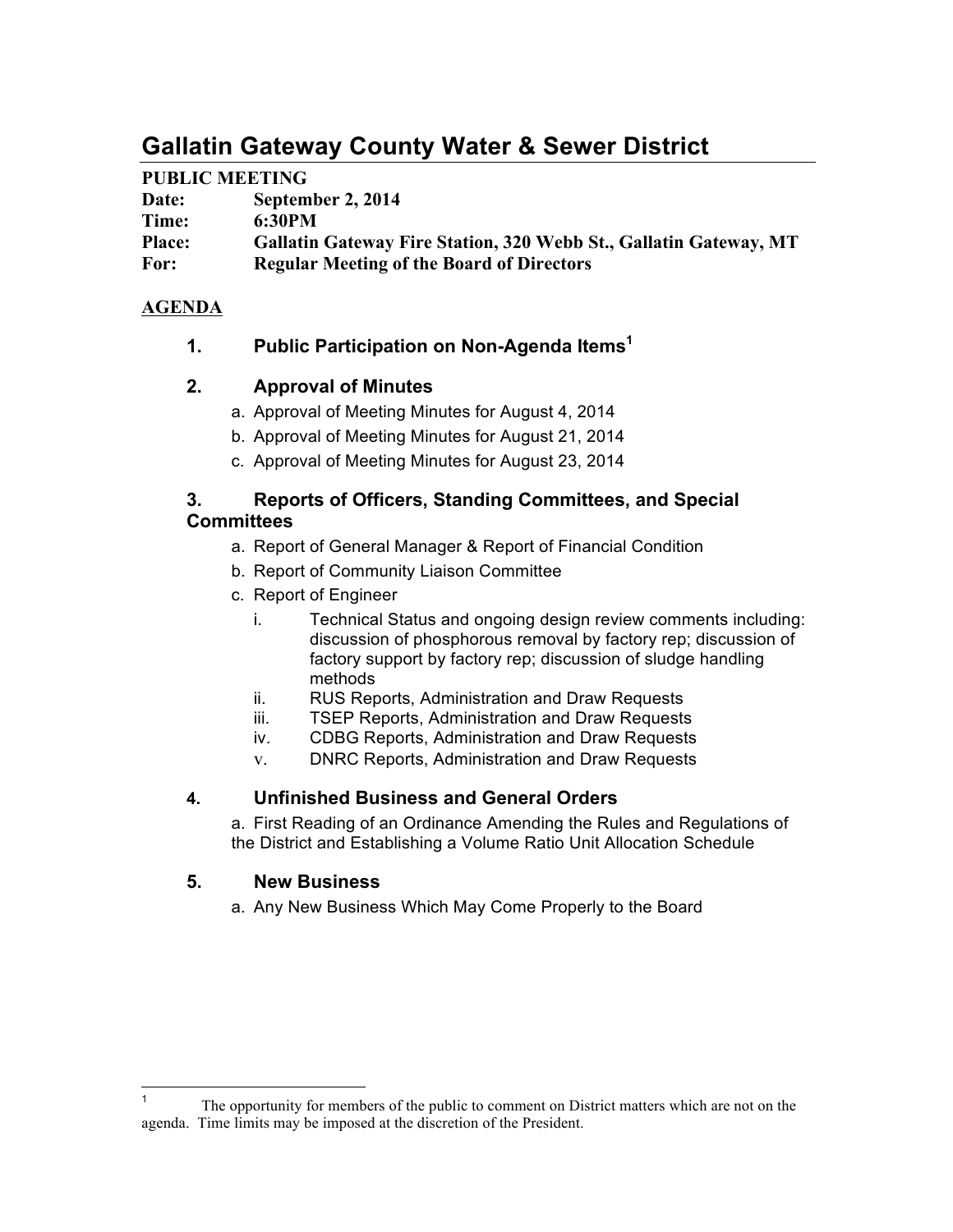# **Gallatin Gateway County Water & Sewer District**

MINUTES OF THE

# **BOARD OF DIRECTORS**

A regular meeting of the Board of Directors of the Gallatin Gateway County Water & Sewer District was held at the Gallatin Gateway Fire Station, 320 Webb St., Gallatin Gateway, MT, on September 2, 2014. Present at the meeting were board members Merle Adams, Eric Amend, Ted Border, Steve Janes, and David Sullivan. General Manager Matt Donnelly and Secretary Maralee Parsons Sullivan were also present. In attendance were Greg Steckler from Stahly Engineering, Francis Pastors from Xylem, and Larry Watson from Gallatin County. One member of the public, Tim Szafaryn, was present.

President Border called the meeting to order at 6:32 p.m. Secretary Maralee Parsons Sullivan recorded the minutes of the meeting.

#### PUBLIC COMMENT

President Border asked for public comment on non-agenda items. There were no non-agenda items raised.

President Border proceeded to the next item on the agenda.

## APPROVAL OF MINUTES

After confirming that all directors had a draft copy of the August 4, 2014 meeting minutes, President Border asked whether there were any corrections. 1 typo was noted on page 3. Director Sullivan made the motion to approve the minutes as corrected, Director Janes seconded the motion and the minutes were approved unanimously.

After confirming that all directors had a draft copy of the August 21, 2014 special meeting minutes, President Border asked if there were any corrections. Director Janes questioned whether a comment made by Council Swimley should be included in the minutes. Mr. Donnelly agreed to ask council Swimley to review the minutes and they will be presented for approval at the October 6 meeting.

Minutes from the August 23, 2014 meeting (tour of Manhattan sludge handling) were not yet distributed, and will be distributed for review/approval at the next regular meeting.

#### REPORT OF GENERAL MANAGER, TREASURER & APPROVAL OF EXPENDITURES

GM Matt Donnelly provided the report. He attended the school board and fire board meetings in August, providing an update on the District's progress.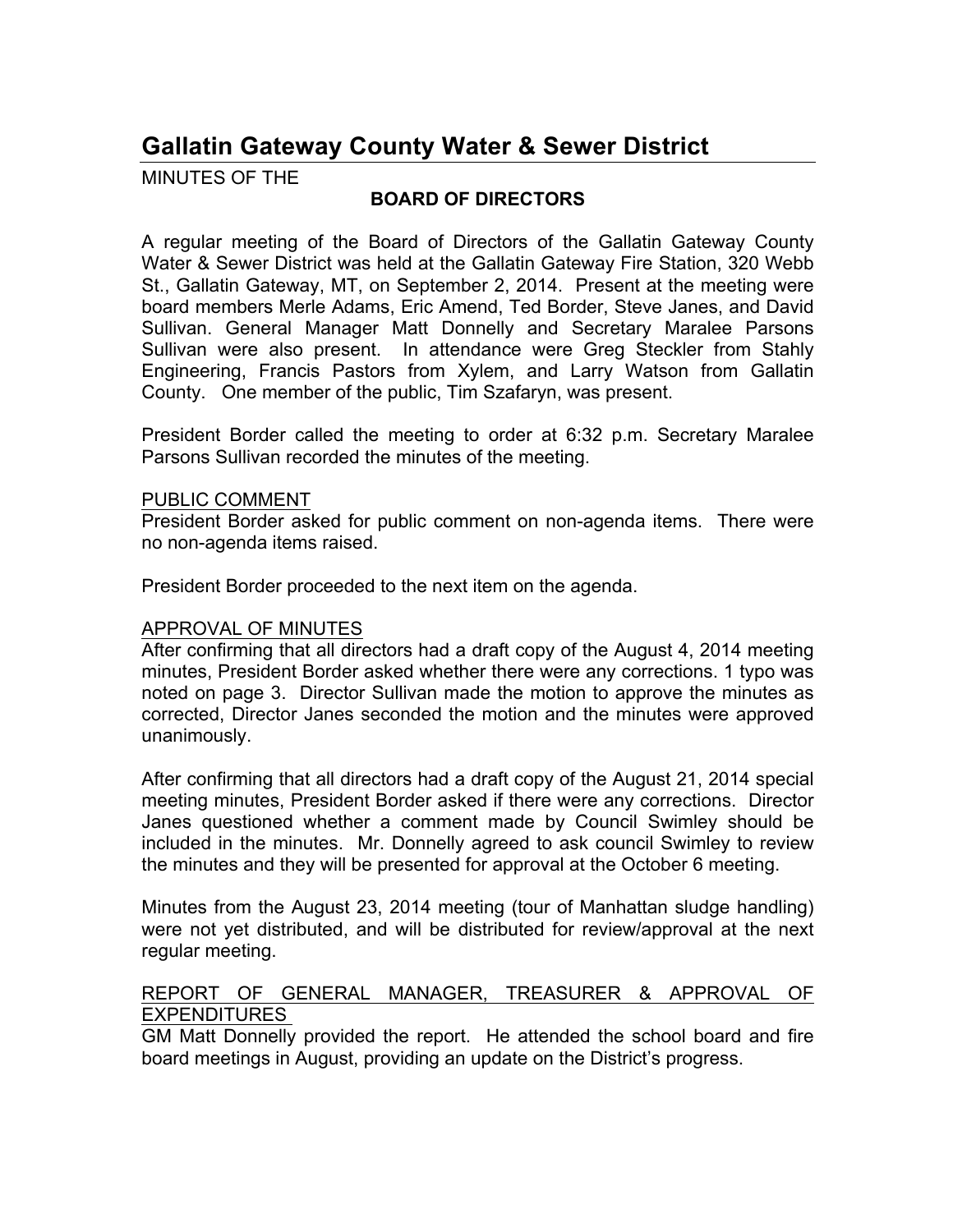Treasurer Maralee Sullivan reviewed the current monthly financial package (P&L and Balance sheet) for FY starting July 1, 2014: Balance sheet indicates \$2,279 in the operating account, with \$1,017 in receivables. The Line of Credit was renewed for a period of 1 year, through July 31, 2015. Invoices for the month of August include \$70 legal and \$11,262 engineering. There are 9 customer accounts which were in arrears at the close of the fiscal year (June 30), and which remained in arrears through August. On August 27, the list of accounts was provided to the Gallatin County Treasurer, to add to the county's tax rolls for collection. The list of the 9 accounts was provided to the Board. Ms. Sullivan noted that the District did not assess any penalty other than the standard \$10 late fee, to these accounts, despite the fact that most have never paid their bills, and the District will not have access to the money owed until it is collected by the County in several months. She suggested the Board consider a 'Delinquent Account' fee be implemented, and noted that Big Sky Water & Sewer District has implemented a \$100 fee for all accounts turned over to the County. The Board agreed to discuss this in their review of the Rules and Regulations later in the meeting.

Ms. Sullivan gave an update on the audit. In reviewing the revised budgets from the granting agencies, Teresa Doig advised Ms. Sullivan that the funds to pay for the audit are provided in the RD budget, but the District cannot access these funds until a construction contract is signed. Ms. Sullivan contacted Troy Watling of JCCS (audit services) to explain the situation, and he recommended the audit (already underway) be halted, and will provide the District with pricing options for "Agreed Upon Procedures", a cafeteria-style list of financial services available to the District, focusing on client-agreed upon areas. A full audit would cost \$6800, and is not required this year. Mr. Watling will be providing Ms. Sullivan with cost estimates (in the range of \$1500 to \$2500). The Board agreed this would be worthwhile to pursue, with the intent of making the District's financial statements and internal controls more robust. Director Sullivan made the motion to authorize Ms. Sullivan to proceed on the District's behalf with the Agreed Upon Procedures; Director Janes seconded the motion and it passed unanimously.

#### REPORT OF COMMUNITY LIAISON COMMITTEE Director Janes had nothing to report.

#### REPORT OF ENGINEER, GRANT AGENCY DRAWS & REPORTS

Greg Steckler provided the engineer's report. He introduced Francis Pastors, Territory Manager from Xylem. Mr. Steckler provided a brief summary of activities: They have moved into the final design and the main focus is now on the headworks. They are working on equipment drawings for biological reactors and doing some design work on sludge system. Structural engineers are starting to look at the tank layout, with final design of tankage system, wall thickness, reinforcing, etc. The Board asked a number of technical questions of the Xylem rep. regarding the sludge handling system, phosphorous handling, and technical support. Mr. Pastors advised that for very urgent needs (within 1 hour, which is very infrequent), the technical support contact would be Mark Garring out of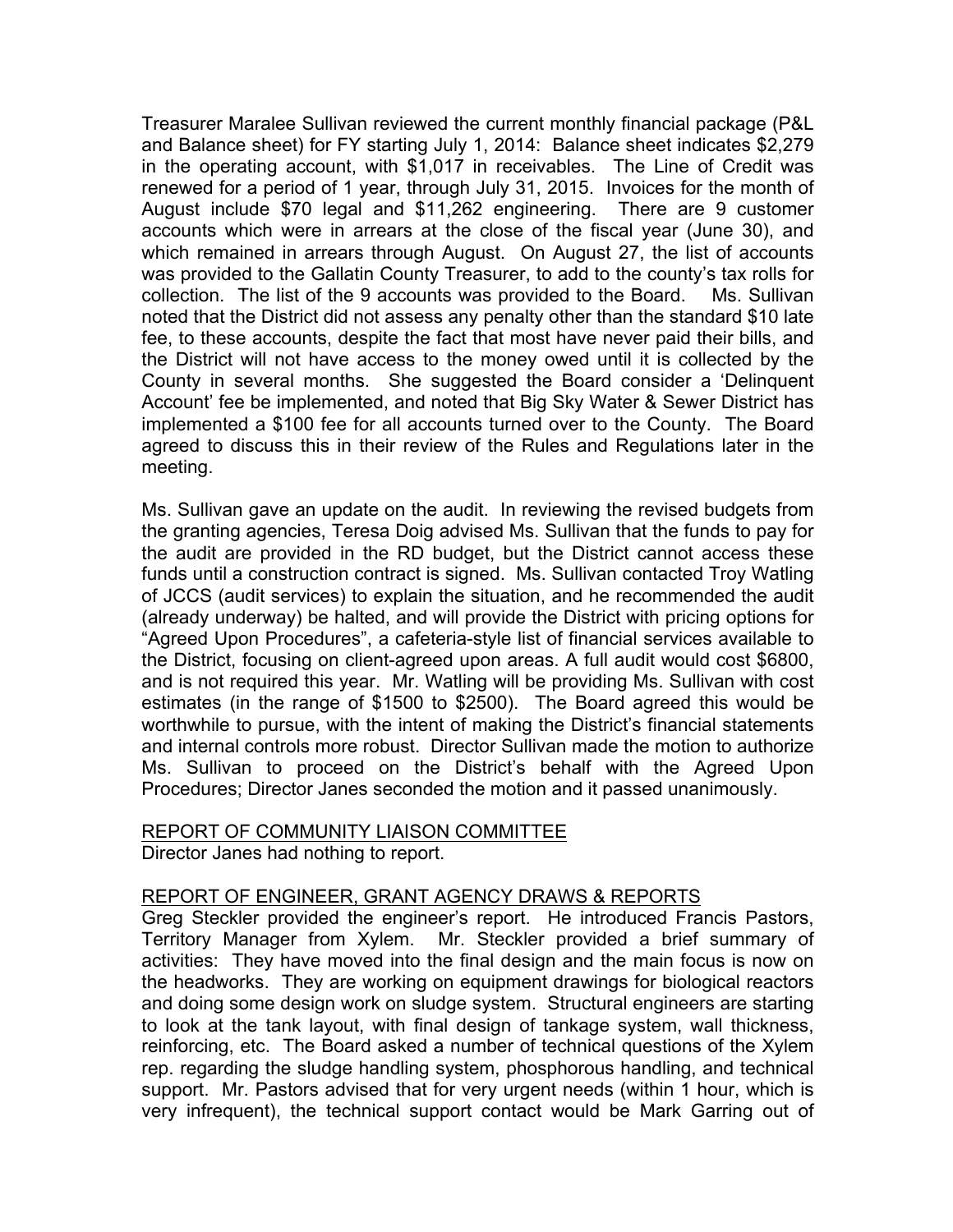Helena. The main expertise for the system resides in Milwaukee. The system is very much a technology driven system, so Xylem is able to dial into the system and provide in-depth support immediately over the internet. There is also a 24 hour 'hotline' for access to an individual familiar with all facets of the equipment and operation. They are designing a 2-basin system, which provides operational flexibility, including the ability to shut off half the equipment if flows are such that 2 basins are not needed (e.g. at start-up), saving energy. The plant is designed for 30K gal/day (PER estimates 27K gal/day) but the flow could be cut down to about 7K if needed, with no concerns. Similarly, the modular design of the system also accommodates growth by the addition of tanks. The system is designed for wastewater temperature to meet effluent parameters at the coldest time of the year. Xylem has over 500 installations in the US, many in the northern-most climates. GM Donnelly stated the District's goal is to minimize O&M expenses, so any automation packages that reduce the amount of time the operator spends on-site would be welcome.

Agency draws:

- RUS: Nothing to report
- TSEP: Nothing to report
- DNRC: Nothing to report
- CDBG: Larry Watson provided the report. Morrison-Maierle has finished the environmental assessment (EA), and the 15-day public hearing process was initiated and completed on 8/25/14. 2 sets of comments were received, one from the Gallik Law Firm and one from Threlkeld Engineering. Comments were very similar to those received during the previous public hearing process, relying heavily on the data in the Nicklin report, despite the fact that the technology has changed to an SBR system. A one-week period was built in to the public hearing process to allow Morrison-Maierle to consider the public comments. They have 2 options: 1) determine that the comments are significant based on the content of their own report and need to be addressed, and they would then issue an addendum to the EA. If there is an addendum, it must be vetted by another 15-day public hearing process. 2) Determine the comments are not substantial, finding their report adequately addresses the concerns raised. They would then put a memo to the file stating that they have reviewed and considered the comments, and find no need to modify or amend the report. They would then report that to the County commissioners, who decide whether or not to issue the request to release of funds to Dept. of Commerce. At that time the DOC will open a 15 day public comment period, after which they will make a decision on whether to release funds.

UNFINISHED BUSINESS AND GENERAL ORDERS

First Reading of an Ordinance Amending the Rules and Regulations of the District and Establishing a Volume ratio Unit Allocation Schedule

GM Donnelly had previously supplied the Board with proposed redlines to the existing Rules & Regulations (R&R). In addition to the proposed redlines, the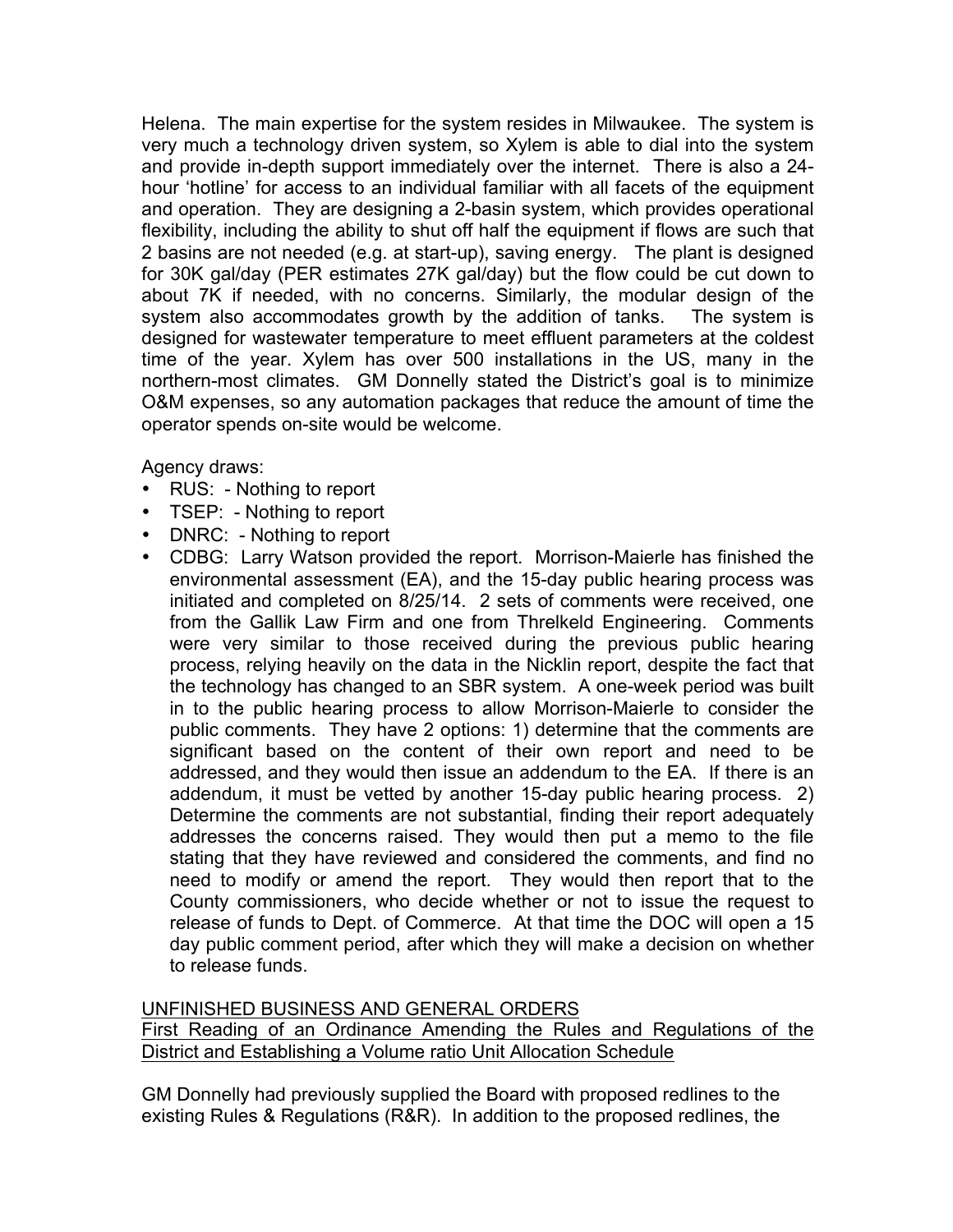Board opted to review the R&R section-by-section. The following changes were proposed, discussed, and where agreed to, the agreement was unanimous.

101.3: GM's proposed change of 'will' to 'may' was accepted.

106 Definitions:

1. GM's proposed change: replace 'improvements' with 'improvement' and change 'is' to 'and' was accepted.

18: There was discussion around 'dead animals' and does this refer to game processing. Discussion tabled.

**34** – Delete '2 bathroom' from definition

**Appendix B footnote 8** refers to 'sanitary waste' but there is no definition of sanitary waste. Remove footnote 8, 13, 14 of App B.

111 – Should all powers of GM be delegated? No action – agreed to leave as is.

121 – Is punishment appropriate word? No action – agreed to leave as is.

**123** The District is responsible for facilities up to the service wye or tee. lateral. All facilities from the building up to and including the service wye or tee but excluding the lateral stub, are the responsibility of the property owner.

302 – GM's proposed changes accepted:

'District, and any subsequently approved additions thereto. The boundaries of the wastewater service area represent an area within which applicants for new service may reasonably expect that the District will have adequate treatment capacity to allow the proposed connection. A map depicting the wastewater service areas adopted herein, and any enlargements that may be from time to time approved by the Board of Directors, shall be made available for public inspection during regular working hours is contained in ??'

**303** – Delete last sentence of paragraph: 'Remodeling….is available'

305 – Do we need a section pertaining to initial customers of the District, who are not being charged hook-up fees, potentially: ' All connection permit fees will be waived for properties connecting in the initial project'. GM to consult with council.

**307** – In first sentence, replace 'wastewater service' with 'services'.

**314.3** – Delete 'restaurants, or other commercial establishments,'

**317.1** Delete from first sentence 'except that such interceptors shall not be required for private living quarters or dwelling units'.